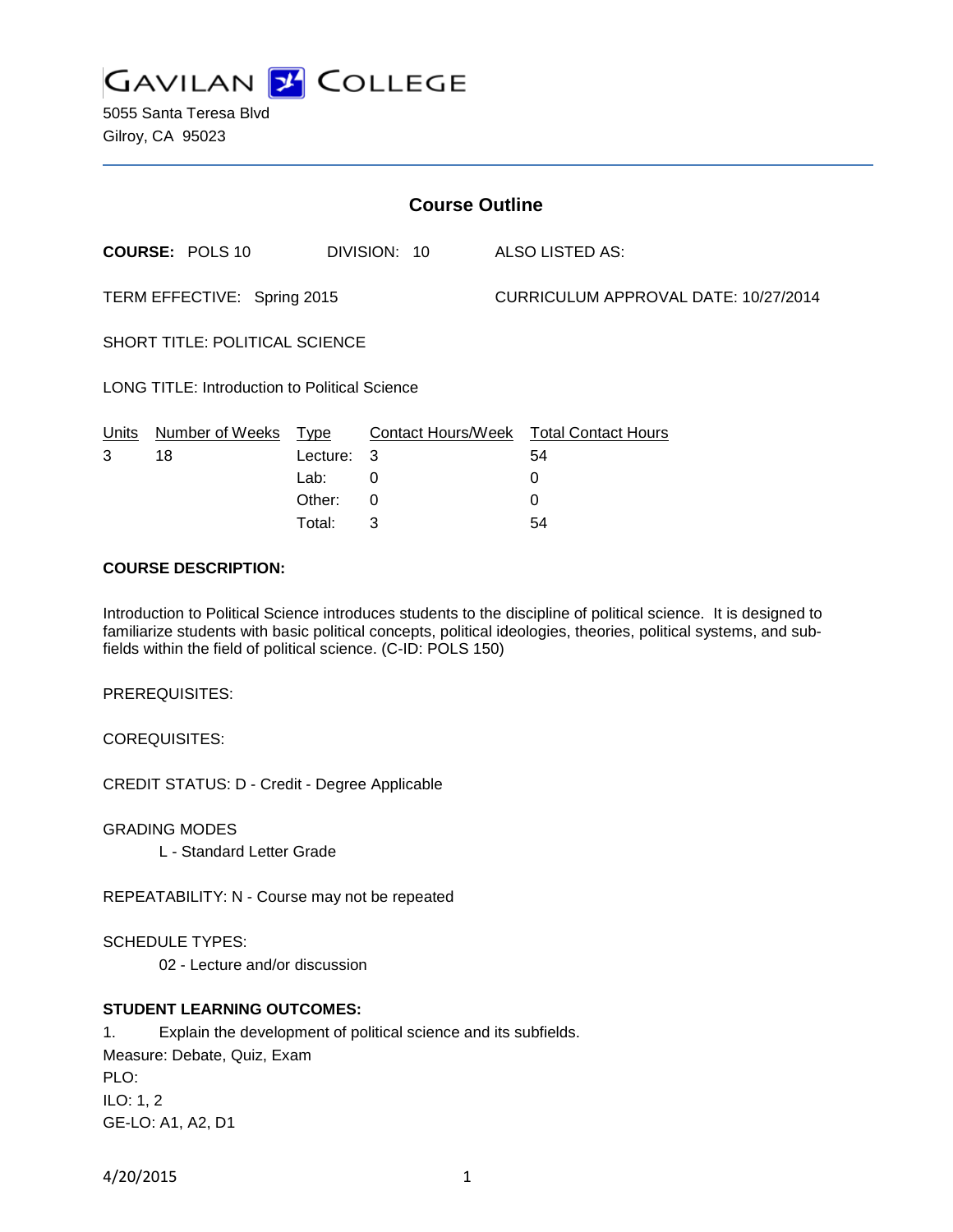Anticipated Year of Assessment: 2016

2. Identify and assess the key concepts in political science. Measure: Quiz, Exam, Debate PLO: ILO: 1, 2 GE-LO: A1, A2, D1, D4 Anticipated Year of Assessment: 2016

3. Evaluate and assess the various qualitative and quantitative approaches in political science Measure: Quiz, Exam, Paper PLO: ILO: 1, 2 GE-LO: A1, A2, D1 Anticipated Year of Assessment: 2016

4. Identify and analyze basic political systems and their differences and similarities. Measure: Quiz, Exam, Online Assignment PLO: ILO: 1, 2 GE-LO: A1, A2, D1, D5 Anticipated Year of Assessment: 2016

5. Analyze political behavior in global politics. Measure: Paper, Quiz PLO: ILO: 1, 2 GE-LO: A1, A2, D1, D4, D5, F2 Anticipated Year of Assessment: 2016

6. Analyze the role of globalization, terrorism, and international and regional governments. Measure: Quiz, Online Assignment PLO: ILO: 1, 2 GE-LO: A1, A2, D1, D4, D5 Anticipated Year of Assessment: 2016

7. Evaluate and assess the reasons for conflict and cooperation among the various actors and peoples on the world stage. Measure: Quiz, Online Assignment PLO: ILO: 1, 2 GE-LO: A1, A2, D1, D4, D5, F2 Anticipated Year of Assessment: 2016

8. Explain and assess the role of Constitutional governments around the world and the impact they have on various peoples and sub-national groups. Measure: Quiz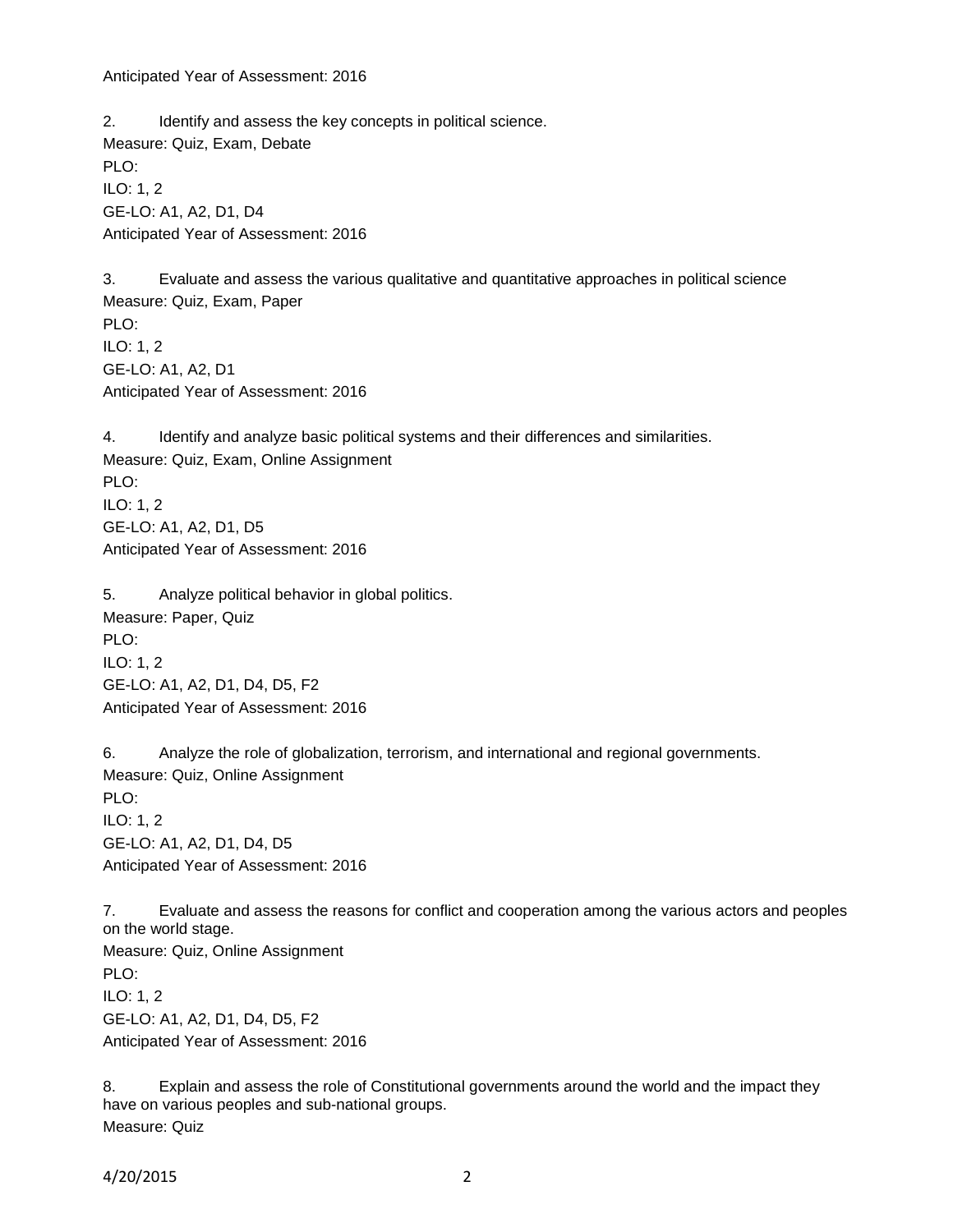PLO: ILO: 1, 2 GE-LO: A1, A2, D1 Anticipated Year of Assessment: 2016

9. Explain and assess how economic policy and political economy impacts the state and the people living in those states.

Measure: Quiz, Exam PLO: ILO: 1, 2 GE-LO: A1, A2, D1, D4 Anticipated Year of Assessment: 2016

10. Evaluate the goals, techniques, and global impacts of foreign policy and international politics since the end of WWI. Measure: Paper, Exam PLO: ILO: 1, 2 GE-LO: A1, A2, D1, D4 Anticipated Year of Assessment: 2016

CULTURAL DIVERSITY: This course promotes understanding of: Cultures and subcultures Cultural awareness Cultural inclusiveness Mutual respect among diverse peoples Familiarity with cultural developments and their complexities Student Learning Outcome: 4,7, 8, 9, 10

# **CONTENT, STUDENT PERFORMANCE OBJECTIVES, OUT-OF-CLASS ASSIGNMENTS**

Curriculum Approval Date: 10/27/2014

3 Hours

Content: This first portion of the class introduces students to the terms "politics" and "political science." It also includes a discussion of the syllabus and to the other key concepts of the course.

Student Performance Objectives (SPO): Students will identify and define terms like "politics", "political science", "power", "authority" and so on. We also examine whether political science is actually a "real" science.

Out-of-Class Assignments: Read Chapter 1 (Politics and Political Science)

3 Hours

Content: In this section, we examine and assess political theories, classical (descriptive and normative) and modern (behavioralism, systems theory, modernization theory, rational choice theory).

Student Performance Objectives (SPO): Students will identify, define, and analyze classical and contemporary theories of political science.

Out-of-Class Assignments: Read Chapter 2 (Theories)

3 Hours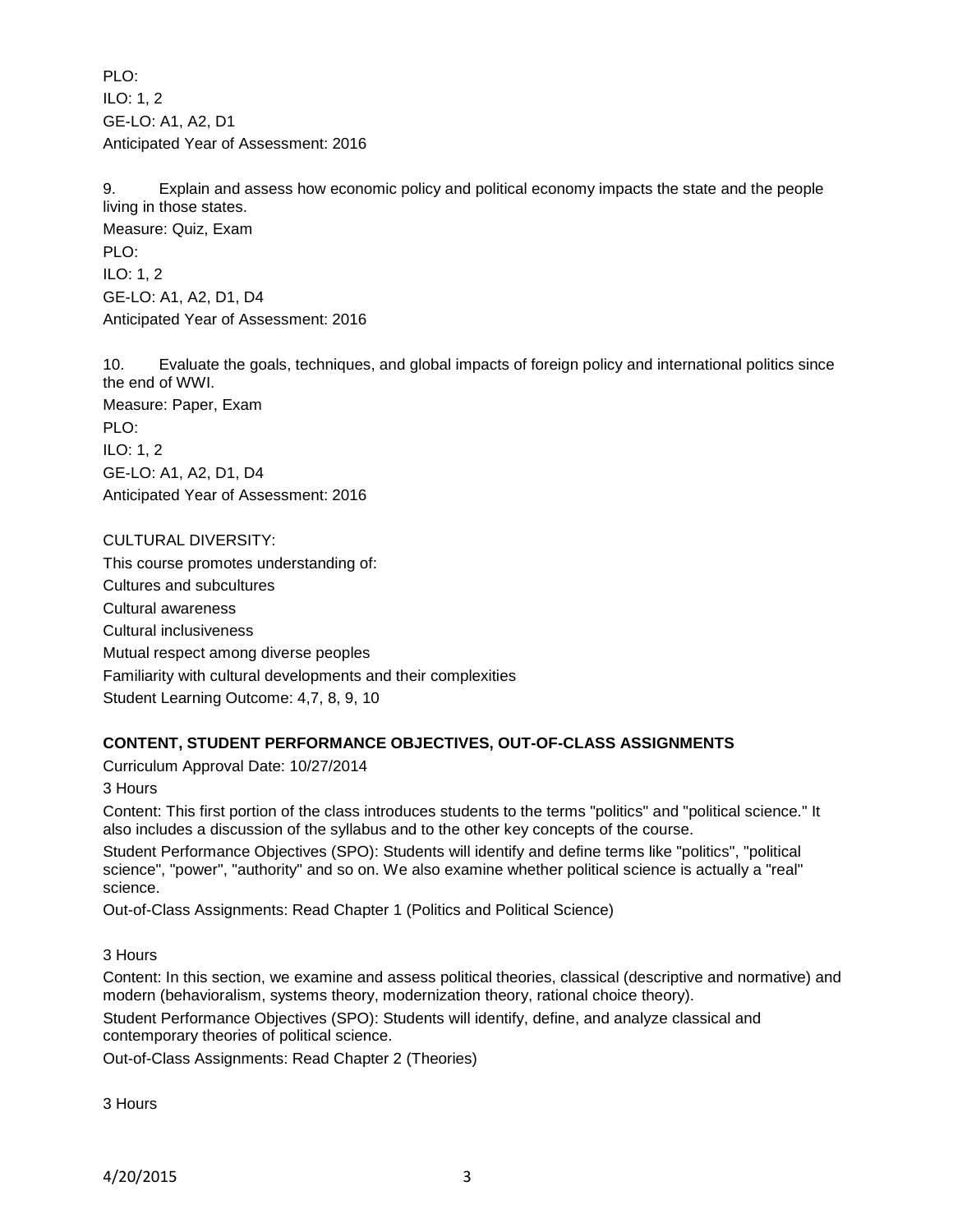Content: This section of the class is an introduction to political ideologies, liberalism, Marxism, nationalism, fascism, conservatism, libertarianism, and Islamism. We also assess the important role modern states play on the contemporary world stage.

Student Performance Objectives (SPO): Students will identify, explain, and assess political ideology and modern states.

Out-of-Class Assignments: Read Chapter 3 (Political Ideologies). Quiz 2 (ideology). Online Assignment 1 (Ideology)

#### 6 Hours

Content: In this portion of the course, students examine states emerge, develop and succeed or fail. We also examine the similarities and differences between unitary and federal systems. Students also examine and assess the impact of political, social, and economic rights on individual citizens.

Student Performance Objectives (SPO): Students will identify, define, compare/contrast, and evaluate the importance of states and political rights across the global system.

Out-of-Class Assignments: Read Chapters 4 (States) and 5 (Rights). Quiz 4 (States and Rights). Online Assignment 2 (States).

# 6 Hours

Content: Here, students examine and compare and contrast representative democracy and authoritarianism systems. Students also identify political culture and explain and assess how it developes and decays as well as the consequences of this growth and decay.

Student Performance Objectives (SPO): Students will explain and assess "regimes" and "political culture."

Out-of-Class Assignments: Read Chapters 6 (Regimes) and 7 (Political Culture). Quiz 4 (Regimes and Culture). Online Assignment 3 (Political Culture).

#### 3 Hours

Content: In this portion of the class, students examine, discuss, and evaluate what is and isn't public opinion. We also analyze whether public opinion polling is fair and objective.

Student Performance Objectives (SPO): Students will identify, explain, and assess what public opinion is and isn't.

Out-of-Class Assignments: Prep for exam. Exam 1 (Chapters 1-8). Read Chapter 8 (public Opinion)

# 6 Hours

Content: In this section, students examine, discuss, and evaluate what interest groups are, what they do, and what impact they have on politics. They also assess the effectiveness and purpose of political parties.

Student Performance Objectives (SPO): Students will identify, define, and assess interest groups and political parties.

Out-of-Class Assignments: Read Chapters 10 (Interest Groups) and Chapter 11 (Parties). Quizzes 5 (Interest Groups) and 6 (Parties). Online Assignment 4 (Interest Groups)

#### 6 Hours

Content: In this module, students explain and evaluate why people vote, who votes, and what wins elections. They also compare and contrast the differences between presidential and parliamentary systems. Student Performance Objectives (SPO): Students will identify, explain, and assess elections and legislatures.

Out-of-Class Assignments: Read Chapters 12 (Elections) and 13 (Legislatures). Online Assignments 5 (Elections) and 6 (Legislatures). Quizzes 7 (Elections) and 8 (Legislatures).

# 6 Hours

Content: In this section, students compare and contrast presidents and prime ministers as well as evaluate executive leadership. They also assess what bureaucracies do and why they seem to be so politically ineffective and unpopular.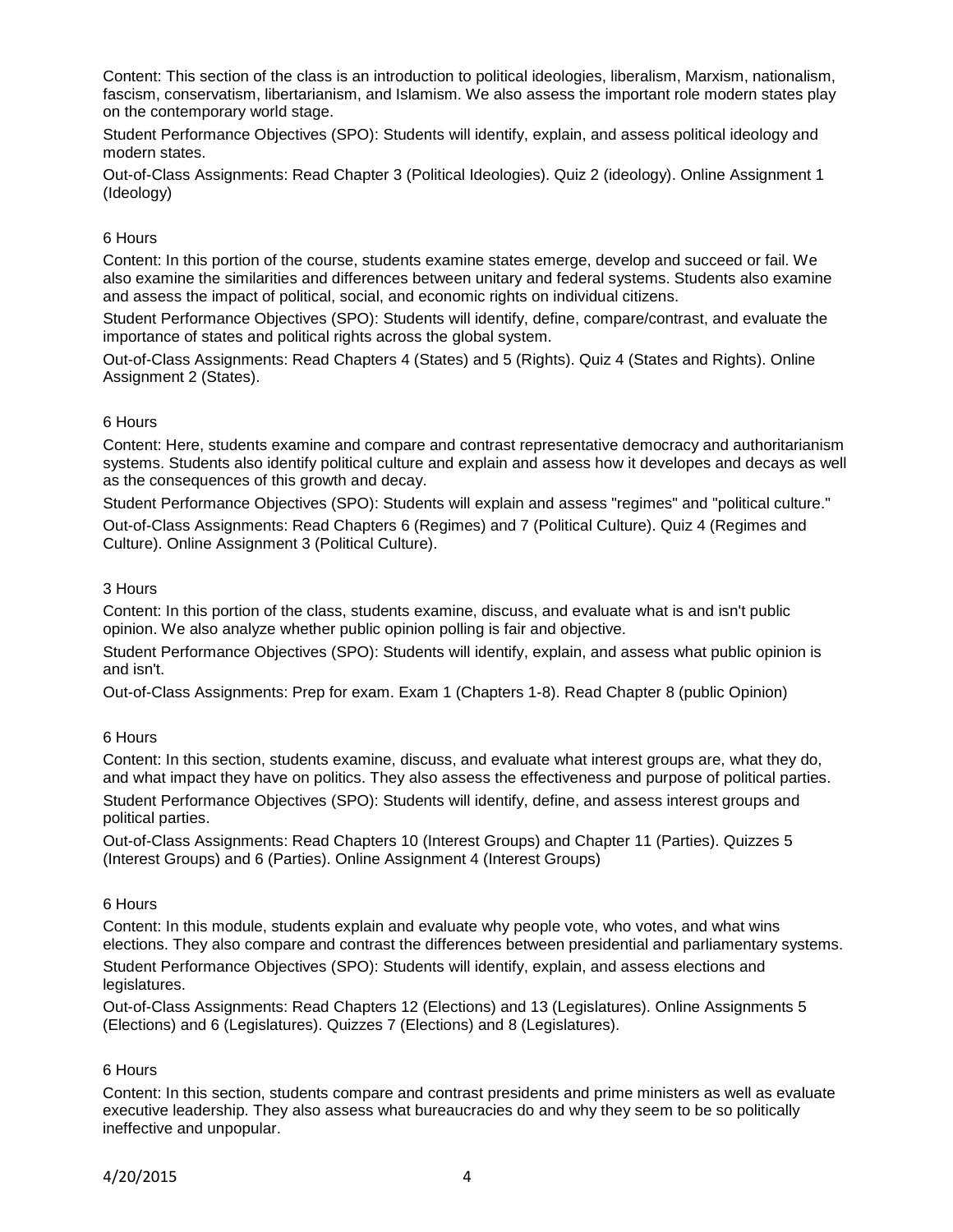Student Performance Objectives (SPO): Students will identify and evaluate the role of executives and judiciaries around the globe.

Out-of-Class Assignments: Read Chapters 14 (Executives and Bureaucracies) and Chapter 15 (Judiciaries). Online Assignment 7 (Judiciaries). Quiz 9 (Executives and Bureaucracies)

# 3 Hours

Content: This portion of the class is a focus on political economy. Here, students will identify what political economy is, who is entitled to what, and how big government should be.

Student Performance Objectives (SPO): Students will explain and evaluate the role of government and/in the economy.

Out-of-Class Assignments: Read Chapter 16 (Political Economy). Online Assignment 8 (Political Economy). Quiz 10 (Political Economy).

#### 6 Hours

Content: In this section, students examine what violence is, why sub-national groups and governments use it to try to solve problems as well as how international relations can help people and governments to manage global problems and resolve global conflicts.

Student Performance Objectives (SPO): Students will explain and evaluate why governments still use violence to resolve problems and conflicts in global politics.

Out-of-Class Assignments: Read Chapters 17 Political Violance) and 18 (International Relations). Online Assignments 9 (Political Violence) and 10 (International Relations). Submit Research Paper.

3 Hours

Content: Course Wrap up

Student Performance Objectives (SPO): Students will prepare for final exam.

Out-of-Class Assignments: Exam 2 (Final). No Readings.

2 Hours,

# **METHODS OF INSTRUCTION:**

Lecture, small and large group discussions, parliamentary debates, video/video response discussions, simulations, and in class competitions plus exams, quizzes, online assignments, and a research paper.

# **METHODS OF EVALUATION:**

Category 1 - The types of writing assignments required: Percent range of total grade: 50 % to 60 % Reading Reports Essay Exams Term or Other Papers

Category 2 - The problem-solving assignments required: Percent range of total grade: 20 % to 30 % Homework Problems **Quizzes** Exams

Category 3 - The types of skill demonstrations required: Percent range of total grade: 5 % to 10 % Performance Exams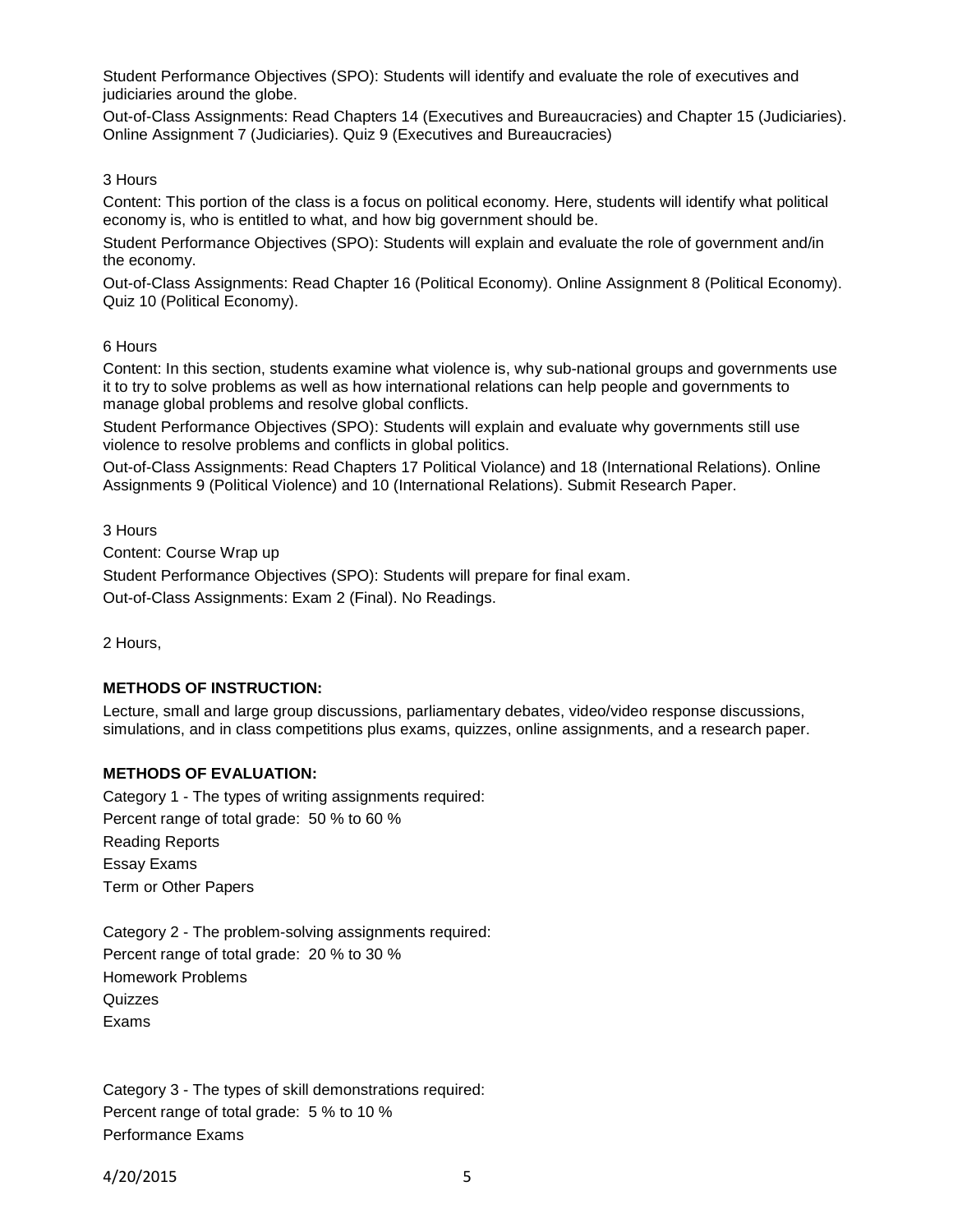Category 4 - The types of objective examinations used in the course: Percent range of total grade: 5 % to 10 % Multiple Choice True/False Completion

#### **REPRESENTATIVE TEXTBOOKS:**

Required: Michael Roskin et al., Political Science: An Introduction. Boston: MA: Longman, 2014. Or other appropriate college level text. ISBN: 13: 978-0-205-07594-2 Reading level of text, Grade: 13 Verified by: MDT Other textbooks or materials to be purchased by the student: None

#### **ARTICULATION and CERTIFICATE INFORMATION**

Associate Degree: GAV D2, effective 201530 GAV F, effective 201530 CSU GE: IGETC: CSU TRANSFER: Transferable CSU, effective 201530 UC TRANSFER: Not Transferable

#### **SUPPLEMENTAL DATA:**

Basic Skills: N Classification: Y Noncredit Category: Y Cooperative Education: Program Status: 1 Program Applicable Special Class Status: N CAN: CAN Sequence: CSU Crosswalk Course Department: POLS CSU Crosswalk Course Number: 10 Prior to College Level: Y Non Credit Enhanced Funding: N Funding Agency Code: Y In-Service: N Occupational Course: E Maximum Hours: 3 Minimum Hours: 3 Course Control Number: CCC000558731 Sports/Physical Education Course: N

4/20/2015 6